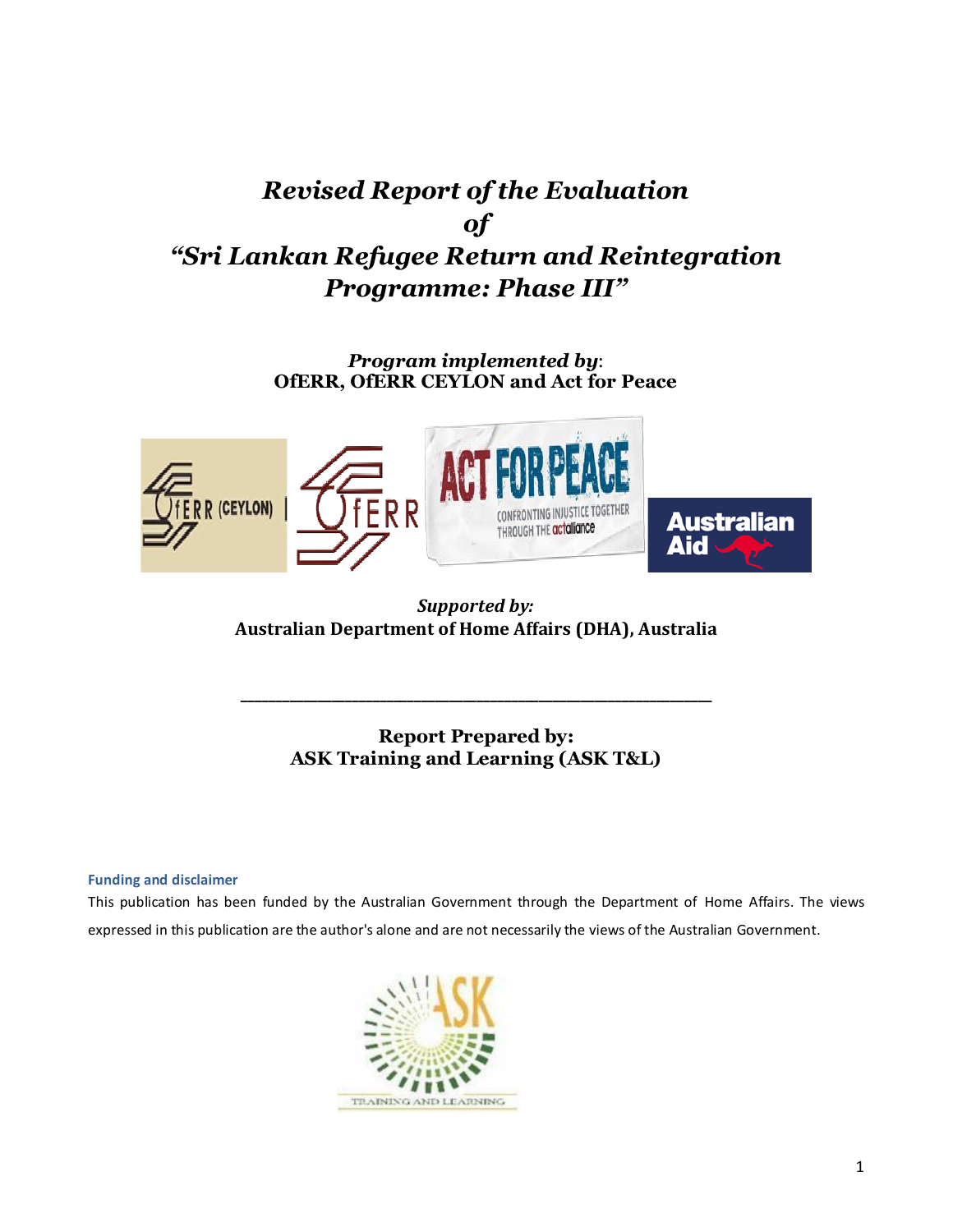#### **Acknowledgement**

*The Evaluation Team of ASK T&L is grateful to get the opportunity to conduct the evaluation of the "Strengthening of Sustainability of Sri Lankan Refugee Return and Reintegration Programme (SLRRRP) Phase III"– implemented by OfERR and OfERR Sri Lanka (Ceylon) and supported by Act for Peace, Australia.*

*We would like to extend our sincere thanks to both OfERR (India) and OfERR Ceylon Management and Field Team Members. The cooperation by the team members including the respective country offices and at the district / field level during the evaluation made the entire process an enriching experience.* 

*Our special thanks to Ms. Sharni Boyall, International Program Coordinator, and Ms. Sharon Edington from Act for Peace for their continuous support extended during the evaluation: right from the designing stage that helped the evaluation team to undertake the assignment effectively.* 

*We are extremely thankful to the community representatives and other stakeholders that we interacted with during the Evaluation in both the countries a broad section of Sri Lankan Refugees residing in different refugee camps in India and returnees in Sri Lanka and their communities/ different community group members, Beneficiaries of different programs / interventions of OfERR and OfERR Ceylon, and relevant government officers, both in India and Sri Lanka.* 

*We hope that this evaluation will help OfERR, OfERR Ceylon and Act for Peace in developing a better understanding about the overall strengths and challenges of the program, draw learning from the same and integrate the learning in future interventions.*

*Thank you!*

*ASK T&L Evaluation Team*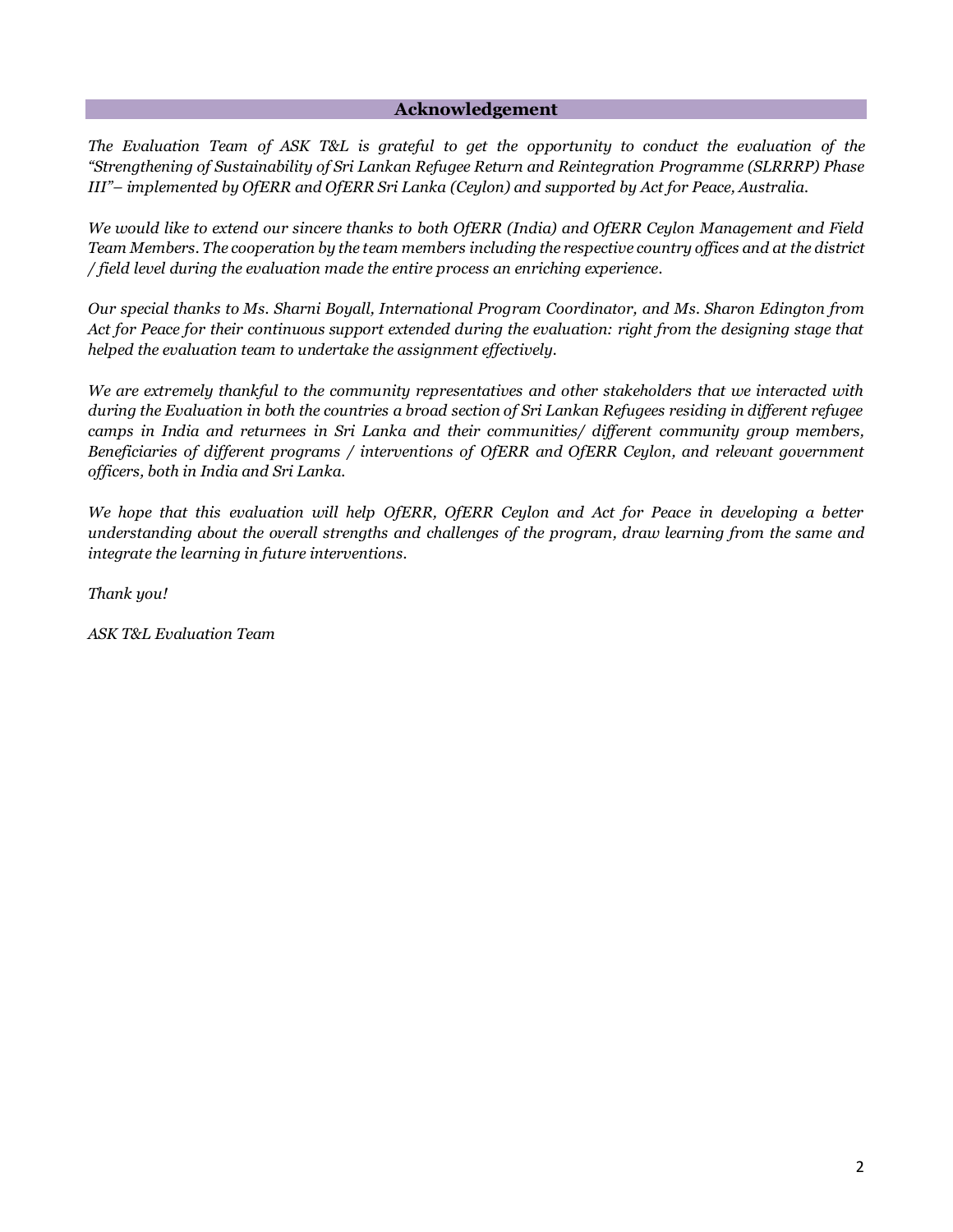#### **EXECUTIVE SUMMARY**

**Introduction:** Act for Peace (AfP) is the International Aid and Development Agency of the National Council of Churches in Australia and works with local partners throughout the Pacific, Asia and Africa. OfERR in India is an organization of Ceylon Tamil refugees committed to the principles of human development and sustainable livelihoods. It is working across 107 camps of Sri Lankan Refugees in Tamil Nadu and currently has 58,677 beneficiaries. OfERR Ceylon is commited to the principles of human development, sustainable livelihoods and the realization of human rights. OfERR Ceylon, established in 2004, has provided humanitarian assistance to Tsunami affected people, Internally Displaced Persons (IDPs), returned IDPs and Refugees.

AfP has been working with OfERR and OfERR Ceylon on the Strengthening the Sustainability of "Sri Lankan Refugee Return and Reintegration (SLRRRP)" since 2015 to make voluntary repatriation a sustainable durable solution for refugees and a viable alternative to protracted encampment and irregular migration. The Program is funded by the Department of Home Affairs (DHA) in Australia. ASK Training and Learning (ASK T&L) conducted an evaluation of the Phase III of the SLRRRP (that started on 1<sup>st</sup> September 2019, based on OECD-DAC evaluation parameters of Relevance, Effectiveness, Efficiency and Impacts.

The Evaluation was conducted both in India (Tamilnadu) and Sri Lanka. In India, the team visited a total of 7 Refugee Camps and refugees from a total 8 districts were met and in Sri Lanka 6 districts were visited. In Sri Lanka, around 250 respondents (program participants and stakeholders) were met during the evaluation process plus another 146 respondents were covered through structured household interviews. In India, a total of 453 people attended through 26 FGDs organized during the evaluation and another 8 respondents were met through semistructured interviews.

# **Key Findings:**

**Impact:** Overall, the Program has strengthened the preparedness of refugees in India for return and reintegration in Sri Lanka more than past iterations. In Sri Lanka, it has been able to strengthen the sustainability of reintegration through enhanced refugee protection, and through enhanced GoSL capacity and willingness to implement their responsibilities. It has also been able to increase the willingness and ability of government authorities and key stakeholders to support the voluntary repatriation and reintegration of Sri Lankan refugees, both in India and Sri Lanka.

In India, there are increased hopes to "go back to their own motherland, their villages, roots, meet their relatives and country people and be settled there forever": there is increased happiness to look into the possibilities of getting rid of the stigma surrounding refugees and compulsion to go through all the challenges within the camps. In Sri Lanka, the integrated support, guidance and inputs provided to returnees, local communities and are gradually and sustainably leading to increased access and control over: Tangible assets (land, house, household assets, income, savings), Intangible assets (self-esteem, self-respects, freedom from stigma, self-confidence, literacy and education levels and ability to raise their voices to appropriate authorities), Unrestricted mobility, Unrestricted access to education and job opportunities and Decision making ability without any fear / uncertainty. This evaluation demonstrated that a combination of the above will gradually lead to improved inclusion and empowerment in future.

Here are the details of the returnees from India during the program period, **till January 2022**:

#### **RETURN DETAILS from India**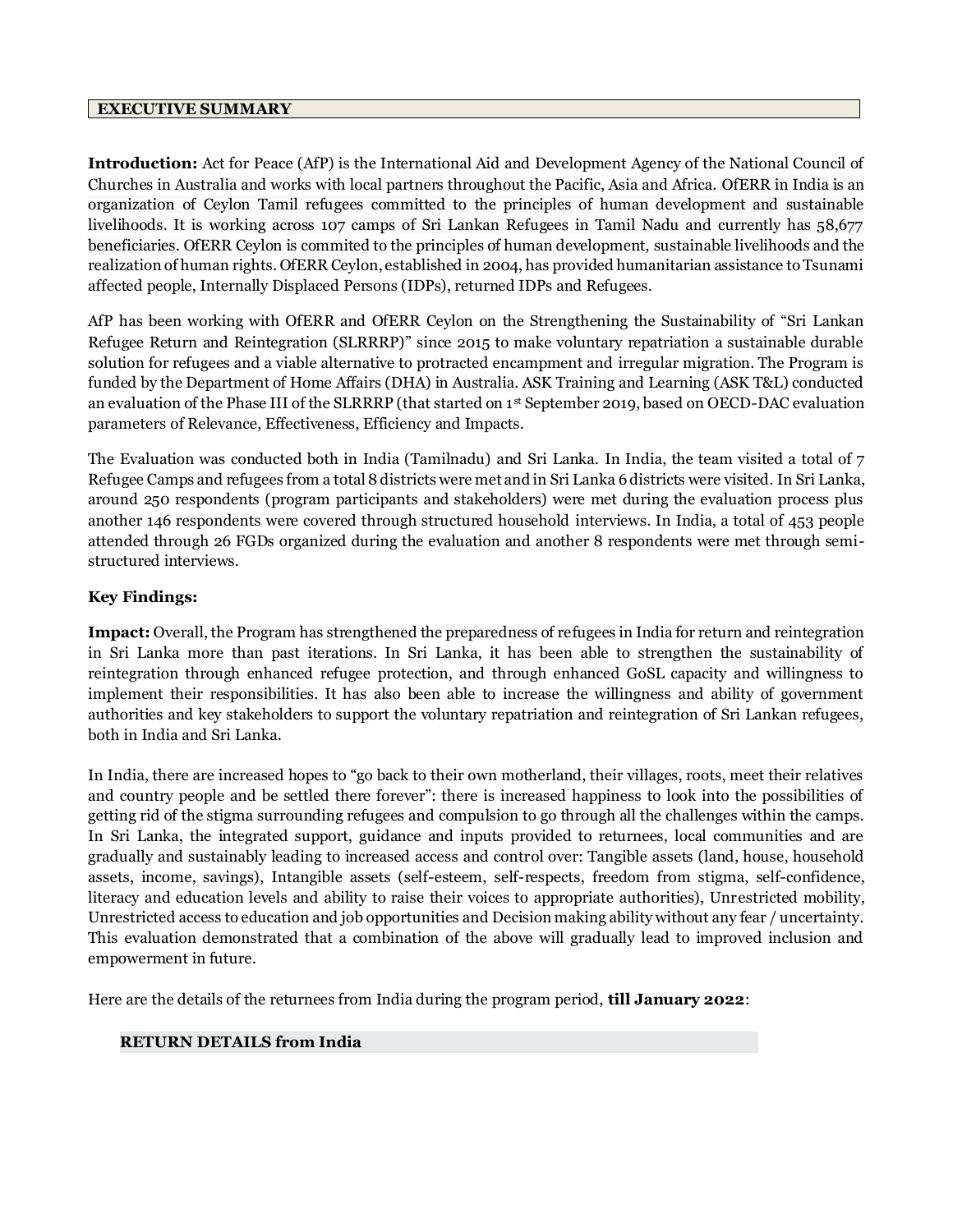| <b>RETURN DETAILS</b>                                                |  |     | (Sep FAMILY INDIVIDUAL | <b>PERSONS</b> |        |       |
|----------------------------------------------------------------------|--|-----|------------------------|----------------|--------|-------|
| 2019 – January 2022)                                                 |  |     |                        | Male           | Female | Total |
| Return to Sri Lanka by UNHCR                                         |  | 305 |                        | 310            | 326    | 636   |
| Return to Sri Lanka by own                                           |  |     | 82                     | 26             | 56     | 82    |
| For those willing to return to the $_{1406}$<br>Sri Lanka by ship    |  |     |                        | 1876           | 1939   | 3815  |
| Persons started to prepare for $461$<br>return during program period |  |     | 11                     | 858            | 551    | 1409  |

In India, based on the overall evaluation observations, program participants (camp population) are taking an informed decision about return, based on the information provided by the program. People in general feel confident that information they have is relevant. Program activities have increased their knowledge of risks, challenges, and opportunities related to return and reintegration. There is an increased interest in return within the communities as a result of awareness of the risks, challenges, and opportunities of return as compared to other options, namely staying in the camps or migrating irregularly. There is increased ability also within community to reduce protection risks and there is increase knowledge of the steps required to prepare for return, and to reintegrate on arrival.

Refugees who have decided to return from India believe they are well prepared for starting a new life in Sri Lanka. Refugees returning to Sri Lanka have all the civil documents required for obtaining citizenships. However, refugee returnees, who were born in India and have failed to register their birth at the Sri Lankan Deputy High Commission and obtain Sri Lankan Citizenships, are well-assisted with appropriate support to obtain citizenship in Sri Lanka, though, the process is time-taking and involving many departments. Legal, administrative, and procedural barriers to return are identified and brought to the attention of relevant decision-makers. Government officials are more aware of and willing to fulfil their responsibilities to assist and protect returning refugees.

OfERR in India & Sri Lanka together have been able to help refugees make informed decisions about their future (to stay or return), strengthen the capacities to ensure smooth return while reducing vulnerabilities and threats, enhance their skills for a successful socio-economic reintegration, increasing the willingness and ability of government officials, to strengthen support for return preparedness in India and reintegration in Sri Lanka and engage government officials to develop a structured repatriation program to encourage refugee return.

Thus, there were a number of positive impacts of the program on the lives of the Sri Lankan Refugees in India and returnees in Sri Lanka. The target groups in general in India and Sri Lanka are enjoying greater safety, justice and dignity as a result of reduced protection risks within both the country, due to focused, specific and strategic interventions under SLRRRP-III.

**Relevance:** The prevailing contextual realities and challenges being faced by the Sri Lankan Refugee communities in India and the returnee communities in Sri Lanka, associated vulnerabilities and risks both in the process of legal &safe repatriation plus effective & sustainable rehabilitation & reintegration fully justifies the relevance and appropriateness of SLRRRP III both in India and Sri Lanka.

Their willingness to voluntarily return justifies the relevance of India based interventions: people want to return from India for a range of several reasons, including, uncertainty of a life with neither citizenship nor legal resident status in India, restrictions imposed on certain educational opportunities & job opportunities, the stigma attached with the "refugee" status, very limited livelihood opportunities, falling prey to people smugglers/ human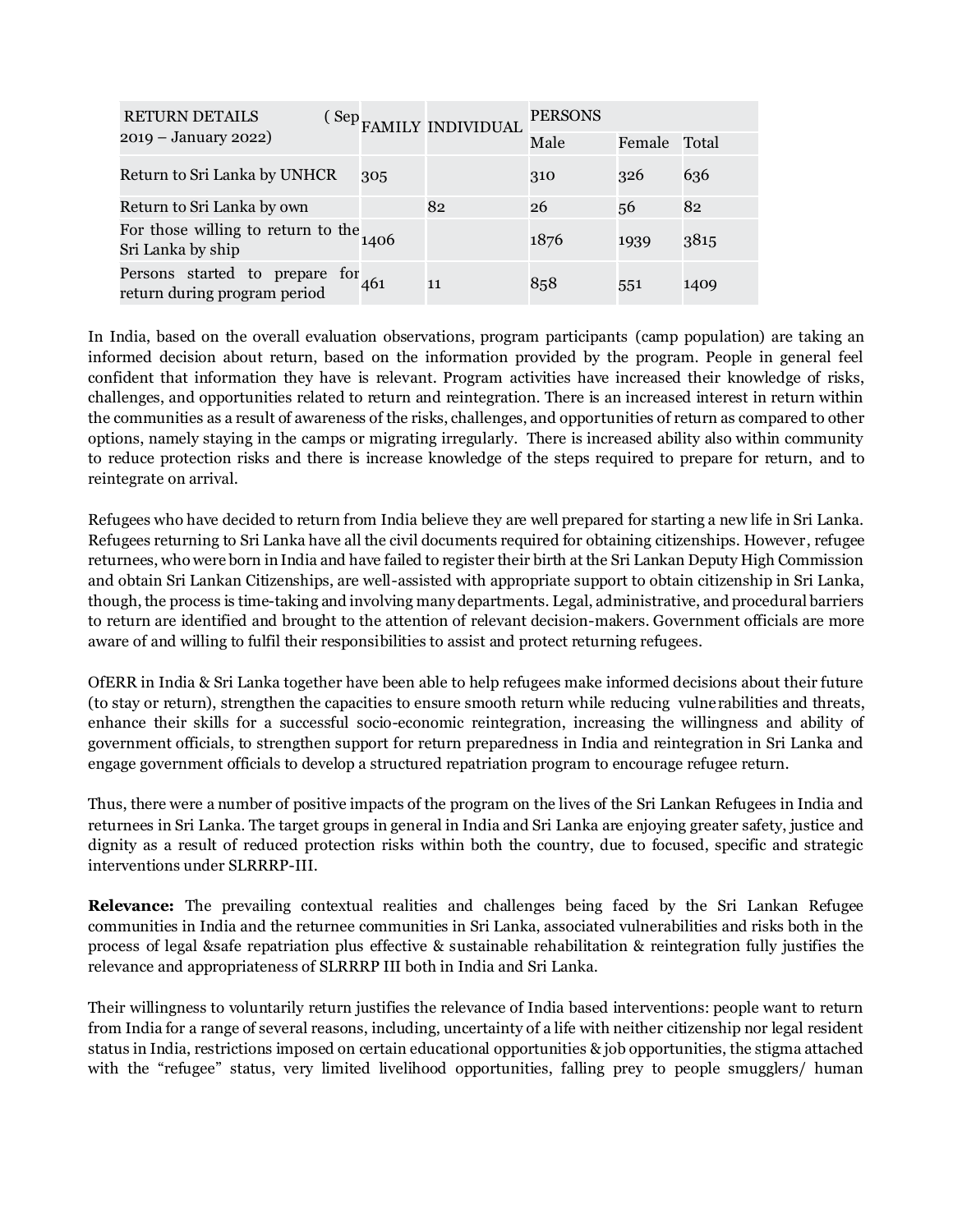traffickers, efforts made to return irregularly on their own, and inabilities to transport belongings and livelihood assets as per requirements etc.

In Sri Lanka, **a plethora of relevant services, inputs & interventions were planned & implemented**  including support for temporary & permanent shelters, access to land / land clearances, toilets, common dug well, livelihood opportunities including integrated farming, school reintegration & enrollment, stationary support, catch up class, Sinhala class, career guidance, awareness / sensitization/training on sexual & gender based violence/child protection/ health care & hygiene/protection, documentation support, facilitating linkages with available services, formation of welcome group etc.: **aligning with the actual, contextual, priority needs of the repatriated families**

In India, out of all the FGD participants in the 9 Refugee Camps, **98% of the beneficiaries who have made an informed decision about return, made the decision based on the information provided by the program**. **100% of the FGD participants in India expressed that they feel confident that information they have is relevant and accurate. 89.72% of the returnee interviewed in Sri Lanka also confirmed that the information provided by OfFER in India to help them prepare to return were accurate.** Other factors that are influencing people's decisions about return is the expectation of getting relieved from their "refugee status", hope to get better jobs and livelihood opportunities, opportunities for unrestricted mobility including to other countries, access to own lands in the home countries, and getting reunited with the relatives and friends are the other factors that are influencing their motivation level. 100% of the FGD participants in India expressed that they feel confident that information they have is relevant and accurate. Plus, 89.72% of the returnee interviewed confirmed that the information provided by OfFER in India to help them prepare to return were accurate.

**Effectiveness:** There is no doubt that SLRRRP-III has been able to achieve/ progress towards all three stated objectives, in spite of several contextual challenges: The preparedness of refugees in India for return and reintegration in Sri Lanka has been strengthened, The sustainability of reintegration in Sri Lanka through enhanced refugee protection, and through enhanced GoSL capacity and willingness to implement their responsibilities has been strengthened and The willingness and ability of the government authorities and key stakeholders, both in India and Sri Lanka, to support the voluntary repatriation and reintegration of Sri Lankan refugees has been increased.

The strategies adopted under the project remained both relevant and effective: Helping refugees for an informed decisions about their future (stay or return), strengthening capacities to ensure smooth return with reduction of vulnerabilities and threats, enhancing skills for a successful socio-economic reintegration, increasing the willingness and ability of government officials, to strengthen support for return preparedness in India and reintegration in Sri Lanka and Engaging government officials to develop a structured repatriation programme, to encourage refugee return.

Various interventions made in India remained highly effective. The Humanitarian Information Centers are extremely useful for the communities in each camp in India: a multipurpose common place, a hub addressing a whole set of purposes like community mobilization, educational activities, a place for IEC, mutual connection & support, and a lot more.

There were several factors that contributed positively in the effectiveness of the program approach, strategies or interventions: 1) better preparedness meant less exposure to risks and fewer people harmed or exploited (for example, exploitation by money lenders due to an awareness raising campaign that came out of the protection trainings). Such prevention activities in effect meant scare resources weren't being used on helping people who got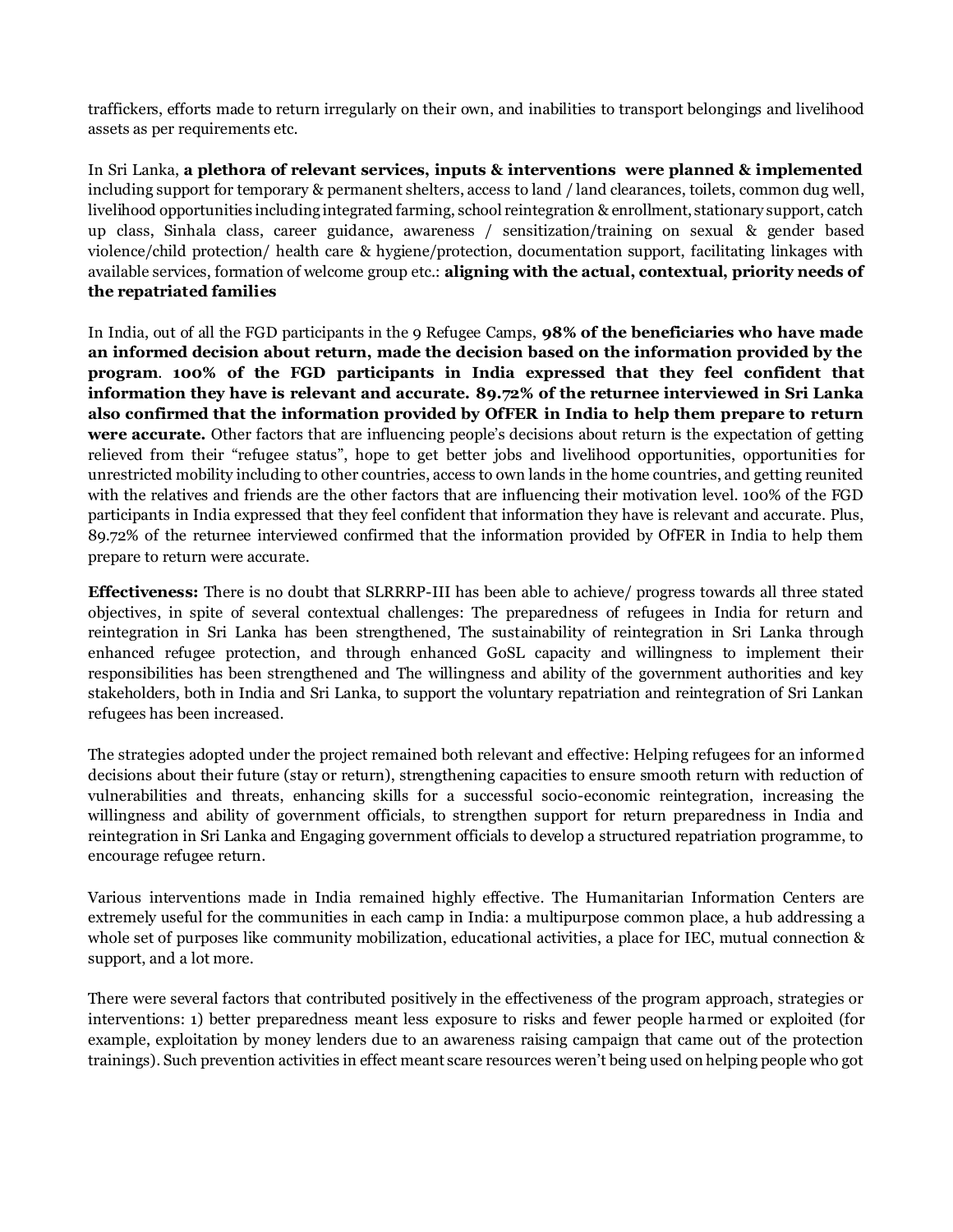themselves into trouble, due to poorly informed decisions like returning due to triggers like weddings, funerals etc. rather than on the basis of an informed decision about risks, challenges and opportunities and being prepared for them. 2) Advocacy with govt has led to greater govt ownership of their responsibility to reintegrate, and in turn generated sustained benefits in the form of better services and access to existing services, in the process saving valuable program resources. The program also didn't alleviate govt of their responsibility – as most forms of humanitarian programming would – but instead created empathy, understanding of needs and a sense of responsibility. 3) Having a refugee-led organisation, and returned Sri Lankans advocating for services, strengthen state-civil society relations and importantly rebuilt trust lost during the conflict/refugee flight, hence having a considerable peacebuilding and/or reconciliation dividend. 4) mobilising and empowering refugees – through the self-help groups – had a strong positive benefit for refugees in terms of dealing with residual trauma and fear, providing confidence and human connections that aided social integration. While some of these factors are not specifically measured as part of the program, there are strong anecdotal evidences with the program team. The program may consider to evaluate for wider impact in future evaluations. These factors not only contributed to make the program "effective" but also increased it's 'efficiency' and make it 'relevant'.

**Efficiency:** From the analysis of budget allocation, it is concluded that the allocation was / has been done efficiently and reasonably and there was sufficient focus on investing on different programs at the community level, which can be seen through appropriate resource bifurcation for different program (Objective, Outcome and Output wise) heads at the community and organization level. in Sri Lanka, while 84.47% of the budget has been allocated for program activities under objective 2 and Objective 3 (with major expenditure/budget focus on Objective 2, at the returned refugee and their communities level), only 15.53% have been allocated for the other support cost: Staff remuneration allocation (including program and admin) is only 9.80% of the overall budget and the running cost is also only 4.67%. Similar trend can be observed in India also. The overall budget allocation thus looks quite efficient in terms of alignment with the program focus. The expenditure pattern in both the countries also remained efficient when we compare the same with the outputs and outcomes achieved by the project.

#### **Key Recommendations:**

- The Project surely needs to be continued to support voluntary repatriation by the refugee communities from India and successful, effective and sustainable rehabilitation and reintegration in Sri Lanka. Efforts made so far both at the community and the government level already produced concrete results and this is the time to further strengthen the efforts in the coming years, looking into increased willingness & capacities of the communities and facilitative opportunities in the respective countries.
- As per the records maintained by OfERR, there are 519 PWDs in 107 camps within a total estimated population of around 60,000. However, based on the new definitions of the Govt. of India of the types of disabilities (and also the Washington Questions on Disability), it is strongly recommended to have a fresh identification of all PWDs in the camps for more inclusive and effective interventions for them. If OfFER themselves decides to carry out this identification, the team members need to be capacitated on the latest Indian act and the definitions/types prescribed by the Government and how to correctly and effectively identify these 21 types: or else, it can be done through hiring an external agency, expert on the technical aspects of disabilities.
- While there are significant changes in the government (of Tamilnadu) mechanisms in terms of their sensitivity, awareness and procedures, and improved mechanisms to support the refugee communities in India and returnees in Sri Lanka than past, continued and much more works / efforts / persuasions / follow ups and advocacy would be required in future in both the countries so that The GoSL, GoI and GoTN have stronger legal, policy and administrative arrangements to facilitate the return and reintegration of Sri Lankan refugees, including allowing people to safely return back by "ferry services".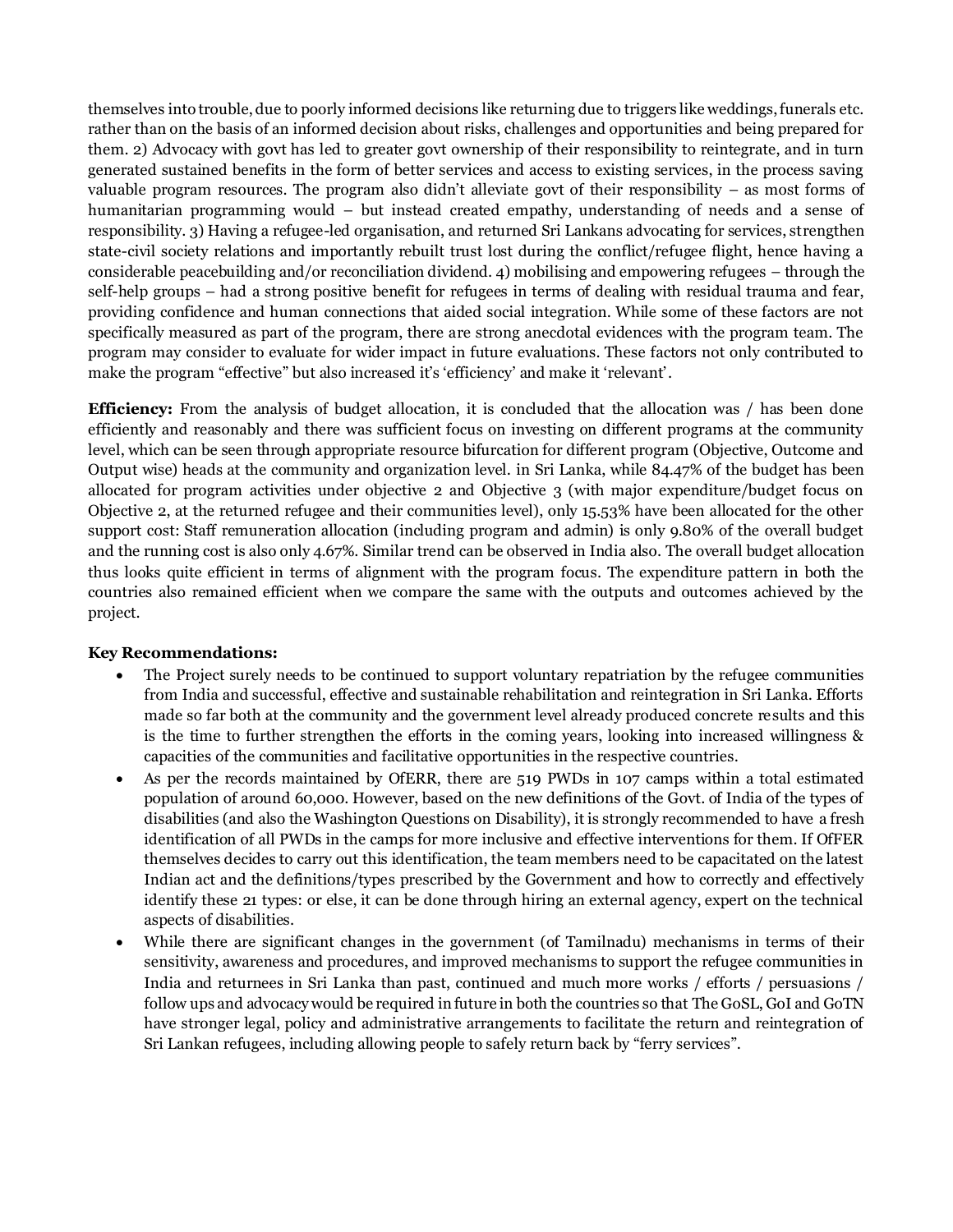- At the preparation level both in India and immediately after returning to Sri Lanka, the returnees need to be reoriented about the importance and value attached to documents like BC (Birth Certificates), Citizenship Document etc.: for example, *how delay in applying for the BCs will further delay obtaining their National Identity Cards (NIC) which will preclude them from moving out of their traditional homelands and security.*
- The project in Sri Lanka also has the opportunities to further enhance the youth participation and engagement to create positive changes at individual, family and community levels by holding extracurricular activities to connect with youths from migrant and non-migrant population.
- There are opportunities to further strengthen the internal capacity within the team/organization to provide more effective psychosocial support post-return (related to family, business & livelihood, trauma etc.).

# **Chapter 1: Introduction**

#### **1.1. About Act for Peace and OfERR**

**Act for Peace:** Act for Peace (AfP) is the International Aid and Development Agency of the National Council of Churches in Australia and works with local partners throughout the Pacific, Asia and Africa.

Act for Peace's work began in 1948 with the sending of food and other provisions to help refugees and internally displaced who had suffered during World War II. Over the past 73 years AfP has provided food, shelter, education, healthcare and trainings to help the world's most vulnerable prepare for, cope with and recover from conflict and disaster. As the international aid agency of the National Council for Churches in Australia and a member of the global ACT alliance, Act for Peace helps communities affected by poverty and conflict in more than 130 countries. Act for Peace supports partners to respond to emergencies and implement long-term humanitarian and development program and advocacy initiatives responding to the needs of communities in protracted conflicts or disaster-affected regions. Act for Peace is currently working with partners in Zimbabwe, Ethiopia, Kenya, Afghanistan, Pakistan, Burma, Sri Lanka, India, the Philippines, Palestine, Jordan, Iraq, Indonesia, as well as in the Pacific and with refugee communities in Australia.

# OfERR: (INDIA)

OfERR in India is an organization of Ceylon Tamil refugees committed to the principles of human development and sustainable livelihoods. The Mission of the Organization is to "Build refugees' capacity, empowering them to make a significant contribution to their social and economic development and to prepare them for their eventual return to the Island". It is working across 107 camps of Sri Lankan Refugees in Tamil Nadu and currently has 58,677 beneficiaries. Their interventions with the Refugees include Protection and Documentation, Access to and Fulfilment of basic needs, women empowerment, education, health, nutrition, medical support, counselling, IGP and Human Resource capacity building.

OfERR was born in 1984 as a voice for Sri Lankan Tamil refugees who were forced to flee their homeland and take refuge in India during the armed conflict that went on for over 25 years, displacing tens of thousands of families. Uncertainties caused by war forced Tamils from Sri Lanka seek asylum in Tamil Nadu. Since 1983, they started fleeing to India by boats and flights.

During 1983-1990, 134053 people fled from Sri Lanka and took refuge in India, 122,000 people came during 1991 to 1995, 54188 people came during 1995-2005 and 24,556 people came during 2006-2015. However, since 1988,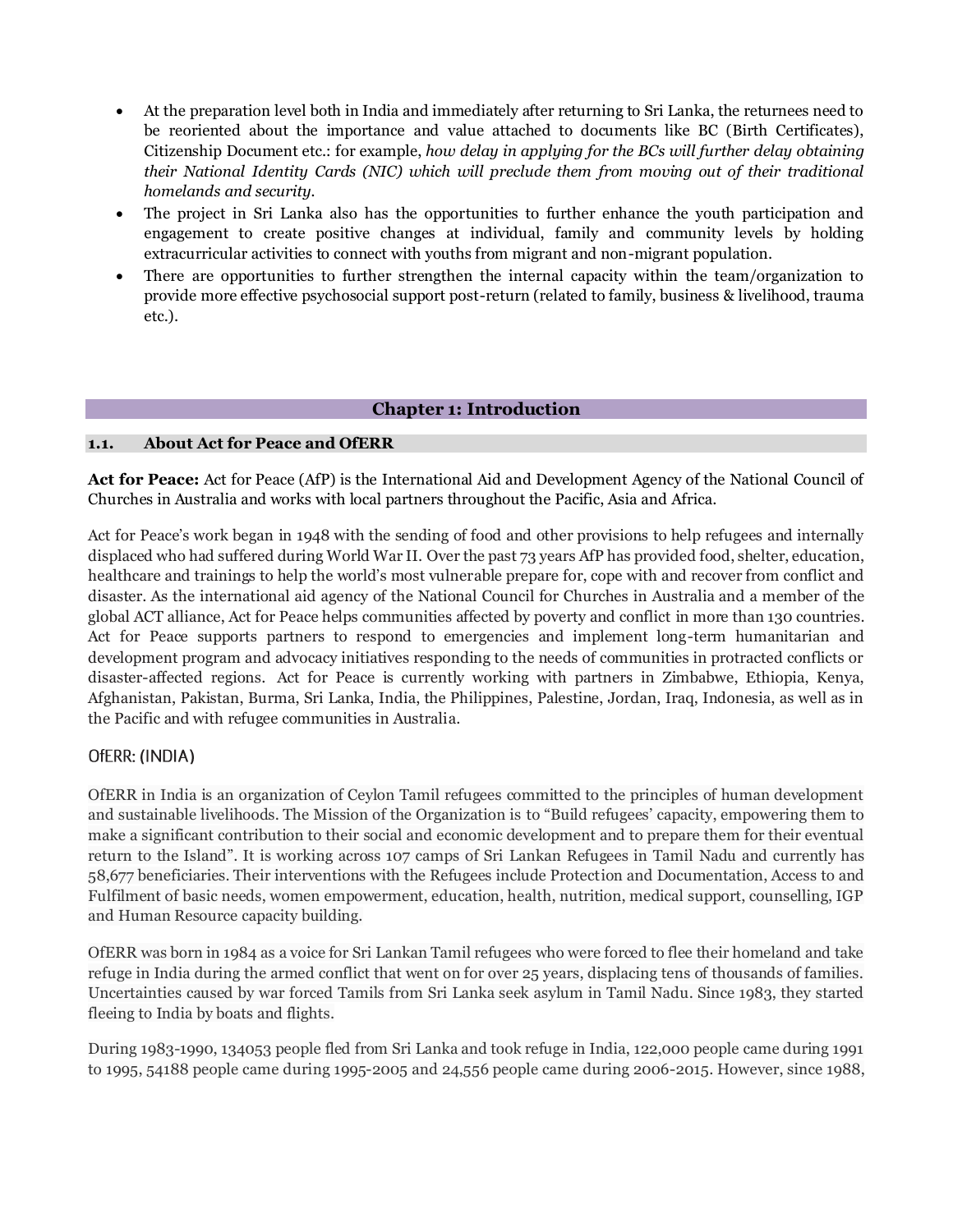the Indian Government and UNHCR started sending the refugees back (voluntary) and during 1988-1990, 25,285 refugees went back to Sri Lanka, during 1992-1995, and 8831 went back from 2009 onwards. Depending on the situation in Sri Lanka they have moved back and forth. Gaining confidence over the situation in Sri Lanka, refugees have returned home at different times.

OfERR is a non-profit, non-political humanitarian organization comprised of Sri Lankan refugees whose mission is to speak up for the rights of other such refugees and to provide them peace, dignity and empowerment. These programs include education (both primary and higher learning), income generation training, child protection, health care, counselling, protection from gender-based violence, support for refugee return and peace building. From just seven initial members to a current strength of 400 staff in four regional offices in Chennai, Trichy, Erode and Tirunelveli (Tamil Nadu), OfERR has come a long way in the past three decades and is now recognized worldwide by governments and charitable institutions alike as a champion for the most vulnerable people and communities. OfERR has grown from being an organization run by refugees and for refugees, to one that takes pride in also giving back to the Indian government and citizens who benevolently provided asylum to Sri Lankan Tamils over the years.

OfERR undertakes these initiatives with the generous support of Act for Peace (AfP), Primates World Relief Development Fund (PWRDF), Church of Sweden (CoS), Chelvanayakam Charitable Foundation (CCF), Ecumenical Scholarship Program (ESP), Department of Immigration and Border Protection (DIBP), Brahmal Shanthi Kandiah (BSK) Program, Catholic Relief Services (CRS), Australian Customs and Border Protection Service (ACBPS), and Toms Shoes apart from the ten Indian universities who provide educational scholarships to refugee students. OfERR's vision is to empower every refugee through education and opportunities, and provide them the support needed to make an informed decision about voluntary return to Sri Lanka, so that they can return as ambassadors of peace, justice, equity and sustainable development. In the words of OfERR's Founder and Chief Functionary S.C. Chandrahasan, a lawyer, human rights activist and son of the highly regarded political leader Late S.J.V Chelvanayakam (also known as the Mahatma Gandhi of Sri Lanka), *"what motivates our refugee volunteers is the underlying hope that they will return to their homeland as resource people and help in rebuilding their motherland".*

#### **OfERR CEYLON:**

OfERR Ceylon is commited to the principles of human development, sustainable livelihoods and the realization of human rights. It works at the grassroots level with community organizations and Self help Groups to empower them to realize their full potential and benefits from sustainable development. OfERR Ceylon, established in 2004, has provided humanitarian assistance to Tsunami affected people, Internally Displaced Persons (IDPs), returned IDPs and Refugees. OfERR Ceylon has experiences in implementing relief, rehabilitation, resettlement, reintegration and development programs / programmes. OfERR Ceylon works closely with communities, government, administration, civil society organizations, and international organizations to optimize these benefits.

OfERR Ceylon is involved into multiple inetrventions that includes community mobilization, civil and legal documentation, SGBV (Sexual and Gender based violence) and child protection,early childhood education, schools and school communities developments. advocacy, women empowerment, shelter construction, water and sanitation, return and reintegration, livelihood, etc to better the lives of the returned and resettled communities in Sri Lanka.

#### **1.2. About the SLRRRP Phase III Programme**

#### **1.2.1. Program Background**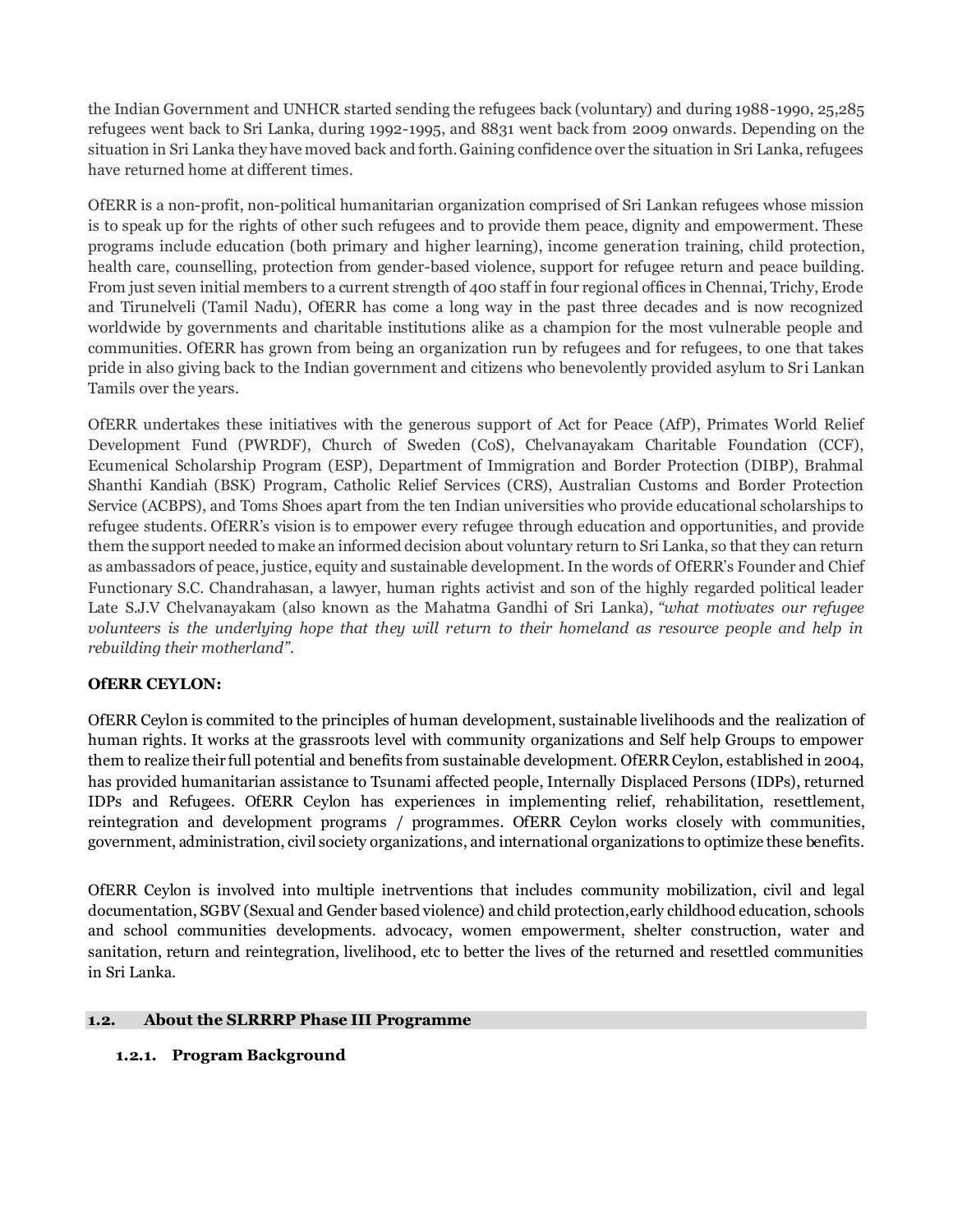AfP has been working with OfERR and OfERR Ceylon on the Strengthening the Sustainability of "Sri Lankan Refugee Return and Reintegration" (SLRRRP) Program Phase III since 2015 to make voluntary repatriation a sustainable durable solution for refugees and a viable alternative to protracted encampment and irregular migration. The Program is funded by the Department of Home Affairs (DHA) in Australia.

SLRRRP, as a program, was conceived in 2014, during a time when the voluntary repatriation of refugees from the camps in India back to Sri Lanka was at an all-time low. Any discussion of return in India's 107 refugee camps was quickly shut down by refugee leaders, people smugglers, refugees hoping to leave and claim asylum, and Indian Tamil political parties who had rallied against the persecution of Tamil Communities living in Sri Lanka. Sri Lankan government and UN (United Nations) officials reasoned that if refugees are not returning they did not need to provide services, and the lack of services meant those who returned found it extremely challening, which discouraged others and often ended in refugees returing to the camps. Consequently, most refugees saw their only option as 'getting on a boat'. Moreover, any refugees who did choose to return to Sri Lanka were poorly prepared and lacked visibility, reintegration support, or access to services, causing them to become burdens on family and community, deplete absorption capacity, and without civil documents they were unable to access government services or build livelihoods. Many then returned back to the camps only to find they had been cut off from support.

In July 2015, the SLRRRP Program set out to transform this situation through implementing an innovative locallyowned and refugee-driven Program designed to resurrect 'voluntary repatriation' and make it a viable durable solution. The three key elements of the Program are preparedness for refugee returnee, strengthening the sustainability of refugee return and strengthening the support through strategical lobbying with GoI, GoTN and GoSL. By mobilising and empowering refugees in the return process, the Program builds confidence in returning and makes repatriation a viable option, not only discouraging refugees from pursuing irregular migration but also making voluntary repatriation more successful in practice. Furthermore, by engaging and supporting GoI, GoTN and GoSL officials to meet their obligations in providing assistance and protection to returning refugees, SLRRRP is working towards achieving a sustainable, government-supported voluntary repatriation programme that is able to extend over the long-term without the need for external funding.

SLRRRP is best placed to respond to the Program context due to OfERR's strong working relationships with the Government of India (GoI), Government of Sri Lanka (GoSL) and Government of Tamil Nadu (GoTN), their access to all 107 camps, and their existing knowledge, expertise and programmatic infrastructure that enables them to support systemic change in Sri Lanka.

# **1.2.2. Program Title**

*Sustainability of Sri Lankan Refugee Return and Reintegration Programme (SLRRRP): Phase III*

# **1.2.3. Program Goal:**

• To strengthen the sustainability of Sri Lankan refugee, return and reintegration.

# **1.2.4. Program Objectives:**

- To strengthen the preparedness of refugees in India for return and reintegration in Sri Lanka.
- To strengthen sustainability of reintegration of returnees in Sri Lanka through enhanced refugee protection and through enhanced GoSL capacity and willingness to implement their responsibilities
- To increase the willingness and ability of government authorities and key stakeholders to support the voluntary repatriation and reintegration of Sri Lankan refugees.